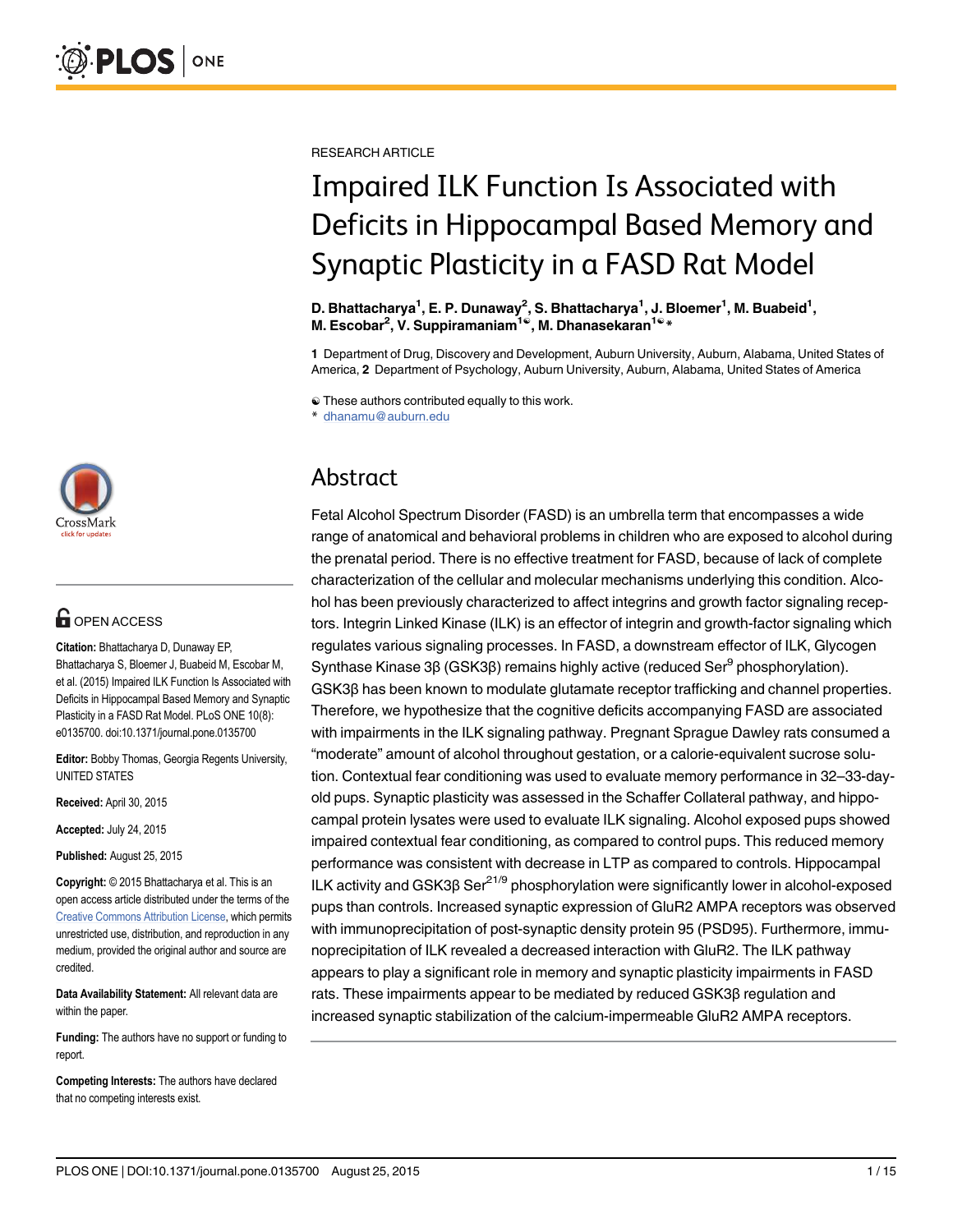#### Introduction

Alcohol is probably the most commonly used and socially accepted psychoactive substance. However, alcohol consumption is not recommended during any stage of pregnancy; indeed, alcohol use during pregnancy can lead to a range of cognitive and physical consequences in the developing fetus [1]. Indeed, FASD are the leading cause of mental retardation in the United States. According to the United States Centers for Disease Control and Prevention, the prevalence of FASD in the U.S is relatively high (1.5–2.0 cases/1000 births), and exceeds that of other countries around the world [2].

Up to 94% of FASD children report mental health problems, and 79% have difficulties maintaining employment. The lifetime cost of each individual with FASD is estimated at \$2 million [3]. Despite this great cost and the fact that the neuroanatomical and neurochemical effects of chronic alcoholism have been well elucidated, to date there are no therapeutic interventions available to treat FASD-induced cognitive deficits. FASD is fully preventable by abstaining from drinking during pregnancy; however, 100% compliance with this preventative measure may be difficult considering that the majority of FASD cases are the result of drinking prior to detecting the pregnancy. Furthermore, an estimated 9% of women will continue to drink despite the fact they know they are pregnant, some of them heavily (up to 0.3%) or in binges (up to 3%) [4]. Of great concern are "moderate" drinkers (women consuming a maximum of 7 drinks per week) since there is some debate as to whether moderate alcohol consumption is safe during pregnancy  $[5]$ . Hence, it is of extreme relevance to determine the mechanisms underlying FASD to develop optimal therapeutic interventions to address and potentially reverse the deleterious effects of alcohol exposure during gestation.

The two major cognitive consequences of FASD are reduced intelligence and memory impairments [6, 7]. FASD children are also at an increased risk of developing attention deficit hyperactive disorder (ADHD) and autism spectrum disorders (ASD), both of which are associated to significant learning disabilities and memory impairments  $[8]$ . At the root of these impairments may be the profound detrimental effect that prenatal alcohol exposure can have on the development of various brain regions associated with short- and long-term memory storage. Indeed, FASD can result in anatomical, biochemical and electrophysiological changes in the regions of the brain involved in memory formation and storage, namely the hippocampus and cortex [9].

Prenatal alcohol exposure also disrupts development of a variety of cellular processes, including insulin resistance and reduced neurotrophic factor expression. Insulin signaling is linked to ILK signaling through Phosphatidylinositol-4,5-bisphosphate 3-kinase (PI3K), downstream Protein Kinase B (Akt), and GSK3β phosphorylation [10]. Prenatal alcohol increases expression of the Phosphatase and tensin homolog (PTEN), a negative regulator of the PI3K pathway [11]. PTEN endogenously suppresses ILK activity, which is a downstream effector of integrins and insulin signaling. However, the role of ILK in prenatal alcohol-related deficits has not been investigated to date.

ILK appears to be localized with β1 integrins in humans and rodents [12]. ILK facilitates various cellular functions such as survival, cytoskeletal dynamics, and proliferation; thus, it has played a vital role in cancer research [13]. ILK activity is required to promote neurite growth factor (NGF) mediated neurite growth in rat pheochromocytoma cells; indeed, inhibition of ILK abolishes NGF-mediated neurite growth. Thus, ILK appears to play an important role in neurogenesis [14]. ILK appears to be involved in cocaine-induced synaptic plasticity, possibly via an interaction with subunits of the α-Amino-3-hydroxy-5-methyl-4-isoxazolepropionic acid glutamate receptors (AMPAR) and PSD95 proteins. Such interaction proves crucial for addiction-related modulation of synaptic plasticity and memory [15]. In neurodegenerative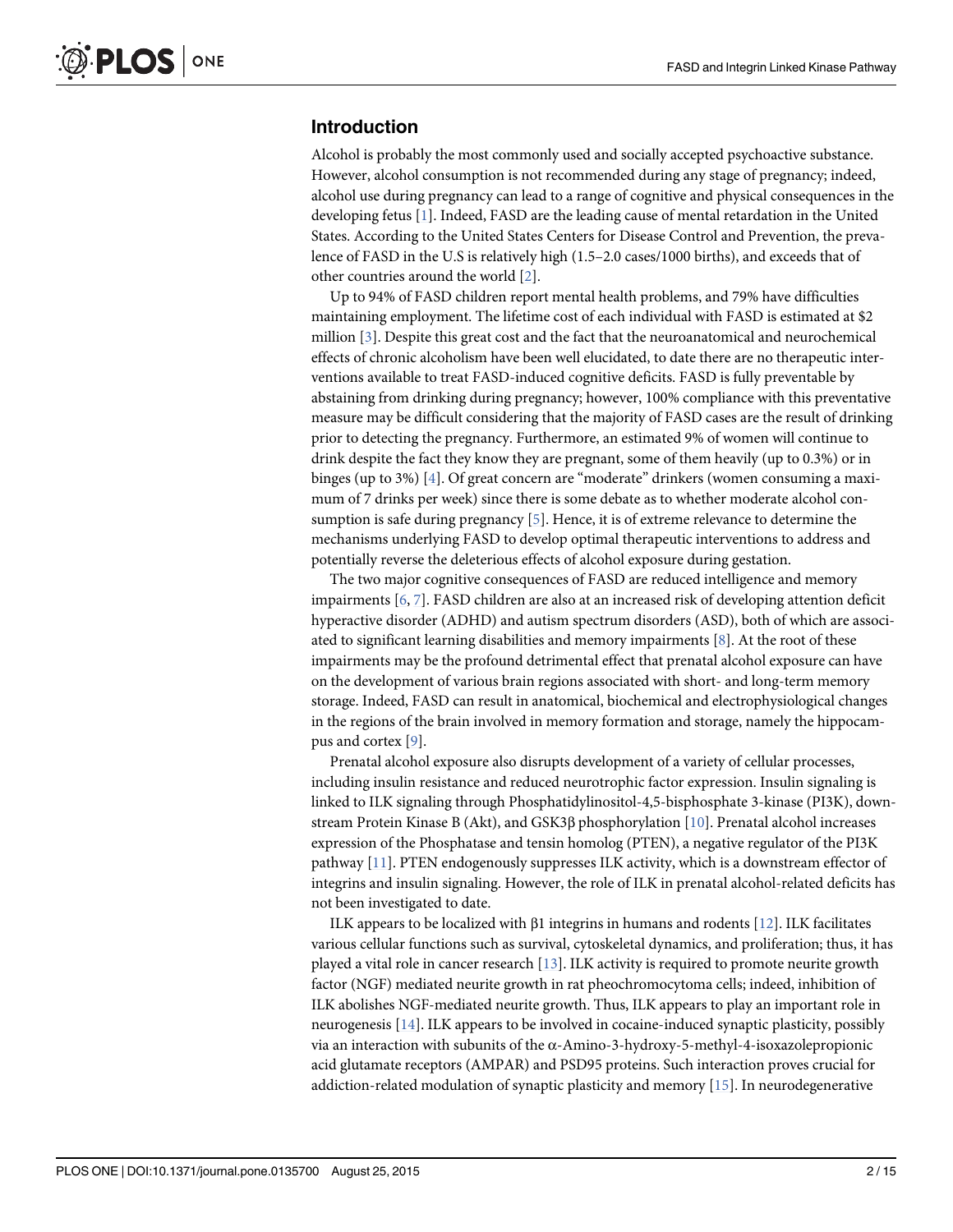diseases (e.g., Alzheimer's disease and Parkinson's disease) characterized by learning and memory deficits, ILK-related mechanisms are compromised [16, 17]. Inhibitors of ILK have been found to increase Tau protein hyperphosphorylation (a hallmark of neurodegenerative disorders) through activation of GSK3β [14], highlighting the important role of ILK in the etiology of neurodegenerative disease. Despite the apparent relevance of ILK in conditions associated to memory deficits, its actual role in memory formation and synaptic plasticity has not been well elucidated. However, a few studies have provided evidence for a strong role of ILK function in learning and memory. For example, we have previously reported that ILK signaling through GSK3β is impaired in a diabetic model of insulin-resistant brain, with accompanying impairments in memory and synaptic plasticity [18].

The observations described above suggest that the ILK pathway could be the focus of a novel therapeutic target in FASD. Indeed, synaptic plasticity and cognitive function can be enhanced through different manipulations of ILK activity. For example, in aged rats, PI3K-ILK signaling can be potentiated with Brain derived neurotropic factor (BDNF) treatment to obtain enhanced synaptic plasticity and cognitive function [19], and ILK activation inhibits GSK3β activity and helps restore synaptic plasticity [19].

In the present study, we hypothesized that cognitive deficits accompanying moderate prenatal alcohol exposure is associated with impairments of the ILK pathway. We considered a continuous exposure of low level alcohol dose in rats as an appropriate model to study FAS like memory impairments. This model can indeed produce functional deficits in learning and memory [20]. The functional effects of this modulation were assessed using a contextual fear conditioning preparation, in which an environment is associated to the delivery of an electrical stimulus. Memory of the conditioning episode was correlated to ILK-GSK3β signaling and synaptic plasticity.

#### Materials and Methods

#### **Subjects**

The animal protocol and experiments were pre-approved by Auburn University IACUC committee (PRN# 2013–2265). We strictly adhered to the guidelines and directions mentioned in the protocol. Eight time-pregnant albino rats (200–250 g) (Sprague Dawley strain, Harlan Laboratories) consumed 10% ( $v/v$ ) alcohol prepared with 95% ethyl alcohol and tap water throughout the gestation period, starting from the second day of gestation. The alcohol solution was sweetened with 3% glucose and 0.125% saccharin (Sigma Aldrich, USA) [21]. Six Non-exposed time pregnant rats received an equivalent solution lacking the ethyl alcohol. Animals were housed in a vivarium maintained on a 12 h:12 h light:dark cycle (lights on at 6:00 am) and at a temperature of 22–24°C. Bottles filled with the alcohol solution were offered at 6:00 pm and fluid consumption was measured after 15 hours of free access to the solution (access to food was ad lib). Differences in liquid volume were converted to volume intakes after accounting for the ethanol solution density (weight in grams/0.9868). There were no differences in consumption or weight gain between dams receiving alcohol and sweetened water. This volume of alcohol is considered to be animal model of moderate alcohol consumption: The dams consumed around 20ml of ethanol solution (equivalent to 6g/kg/day) which is comparable to 1 to 2 drinks per day for an adult human [22]. The day after parturition was considered postnatal Day 1 (PND 1) and all litters were culled to ten pups per dam.

#### Contextual fear conditioning

Contextual fear conditioning is mainly dependent on hippocampal function. Dorsal hippocampus has a significant role in conditioned contextual freezing [23, 24]. Twenty-six animals served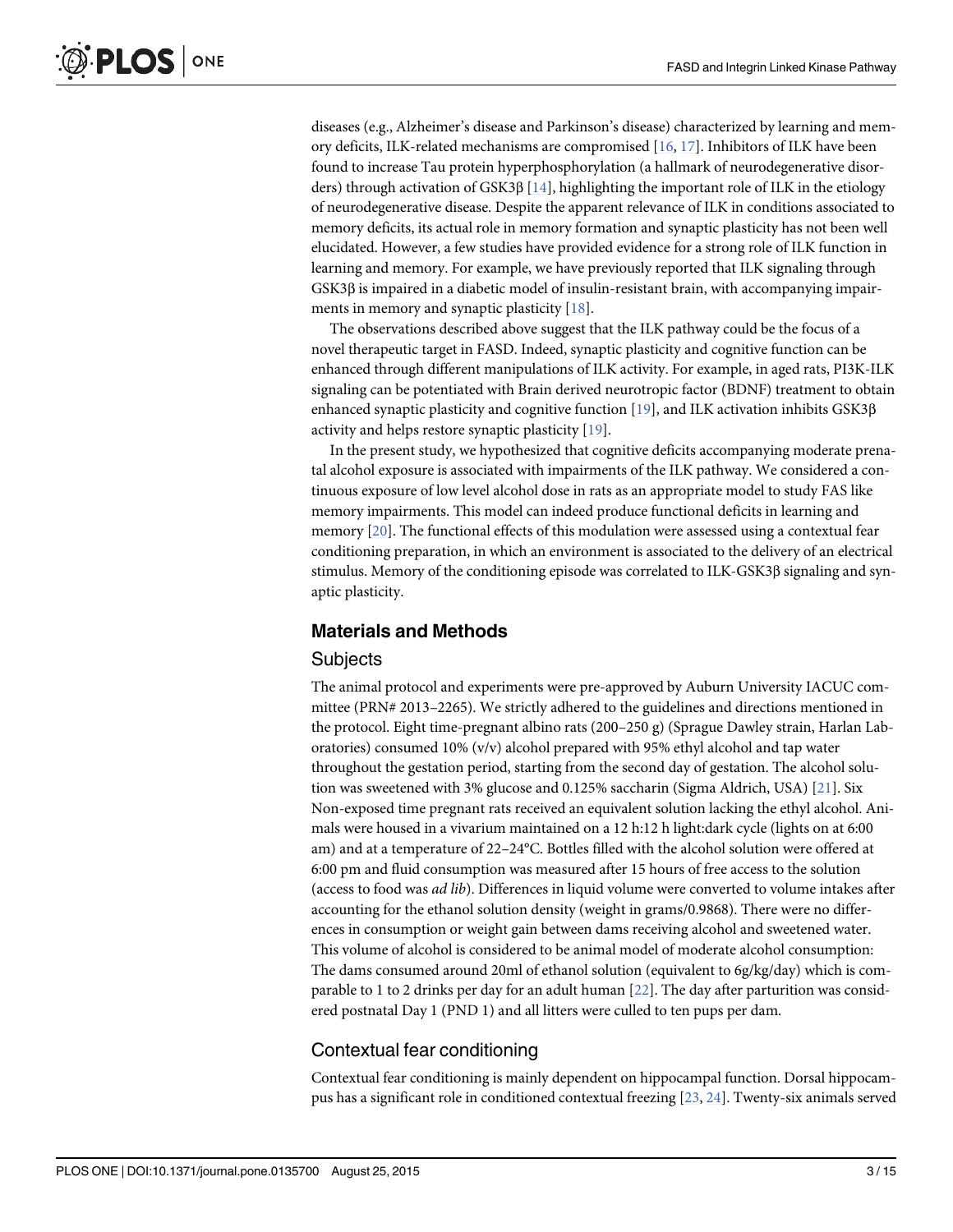a: Schematic of fear conditioning experiment (Lick suppression test)



Fig 1. Prenatal alcohol impairs hippocampal-based contextual fear memory. (a) four day lick suppression behavioral assay on control ( $n = 10$ ) and alcohol groups ( $n = 16$ ). Days 1 and 2 constituted training of the licking response in Context B, followed by conditioning in Context A on Day 3. A 0.65-mA scrambled footshock was delivered after 180<sup>th</sup> s of context exposure during the conditioning day. The latency to complete 50 licks in Context A were used as a measure of memory of the conditioning experience. (b) Time to complete 50 licks was calculated for the shock and no shock alcohol groups, compared to their nonexposed counterparts. (c) cumulative latencies to complete 50 licks are shown in 10 lick intervals for control and alcohol groups for shock and no shock category respectively. Differences were taken as statistically significant if  $p < 0.05$ .

doi:10.1371/journal.pone.0135700.g001

as subjects in this experiment. They were assigned to two groups, Alcohol (Eth,  $n = 16$ ) or Control (Ctrl,  $n = 10$ ). All animals were approximately 33 days old at the initiation of the behavioral portion of the study (average weight was 200 g). Each group was further randomly divided into shock and no shock subgroups. Animals were first trained to lick from a water spout in a novel environment, Context B. Conditioning was conducted in a different context, Context A, which was paired with a shock (Fig 1A). Memory of the association between Context A and the shock was assessed by placing the animals back in Context A, allowing them to begin licking from the spout, and recording the number of licks. The testing session was terminated at 10 min; thus, 600 s represent ceiling latency. Subjects' access to water was gradually restricted to one hour per day over the week prior to initiation of the study, provided approximately one hour after completion of each day's session. All conditioning procedures occurred in standard MedAssociates rat operant chambers and the experiments were scored by individuals who were blinded to the condition. Two modifications of these chambers served to create Context A (chambers with no additional cues), and Context B (a different set of chambers, modified using a striped pattern to cover the otherwise clear walls). Behavioral training and assessment occurred over 4 days, as follows. On Days 1 and 2 (lick training), subjects were trained to lick for water in Context B during two 30-min sessions. On Day 3 (conditioning), subjects were placed in Context A for 270 s. A 0.65-mA electric foot shock was delivered at 180 s for a duration of 2 s. Water bottles were not available during the conditioning session. On Day 4 (memory assessment), subjects were exposed to Context A for a 10 min period with water bottles available; this test evaluated recall of the association between Context A and the foot shock. Timing at which each lick was produced was recorded. Rats 'freeze' in anticipation of shock; thus, longer latencies to drink were assumed to reflect higher expectation of shock to be delivered in Context A (i.e., stronger memory of the conditioning experience). Latencies are skewed to the right; thus, a log (base 10) transformation was applied to the data to meet the normality criterion of parametric statistics. A 2 (treatment: alcohol vs. control) x 2 (condition: shock vs. no shock) analysis of variance (ANOVA) was conducted on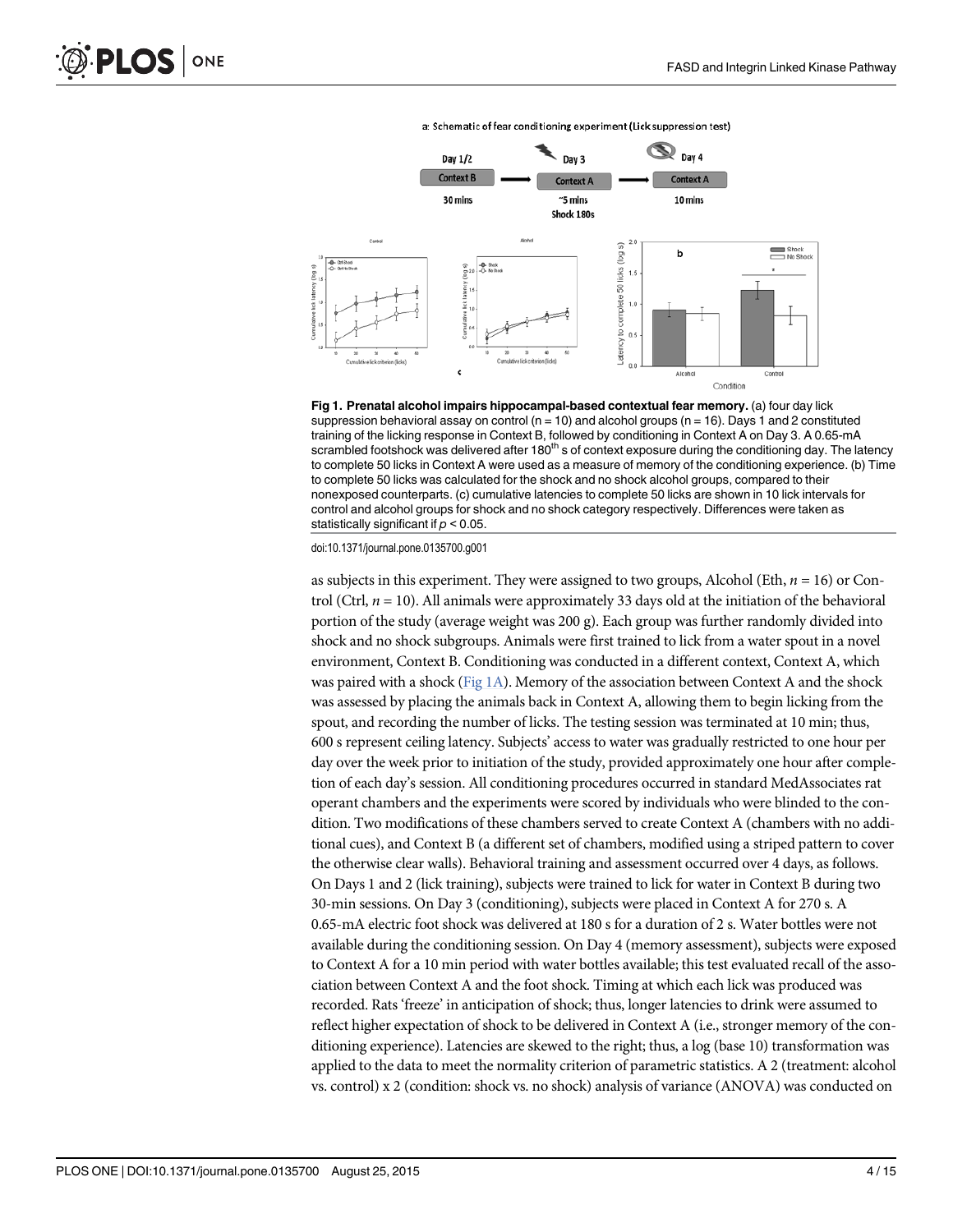the latency to complete 50 licks, assessed from the moment the first lick was produced until the 50th lick was produced.

#### Electrophysiology recording

Rats were euthanized by decapitation and the brains rapidly removed and placed in ice-cold cutting solution containing (in mM) 120 NaCl, 11 D-Glucose, 26 NaHCO<sub>3</sub>, 6 MgCl<sub>2</sub>, 3 KCl,  $0.5$  CaCl $_2$ , 5 HEPES and 0.3 kynurenic acid. Coronal slices (300 mM) were cut with a Leica VT-1200S in the cutting solution. The slices were then transferred to artificial cerebrospinal fluid (aCSF, in mM 124 NaCl, 3 KCl, 1.5  $\rm{MgSO_47H_2}$ 0, 1.2 Na $\rm{H_2PO_4}$ , 2.4 CaCl $_2$ , 26 NaHCO $_3$ , and 10 D-Glucose bubbled with 95% $\rm CO_2$ /5% $\rm O_2$ ) for at least 1 h and then maintained at room temperature until use.

# Measurement of Basal Synaptic Transmission and Long Term Potentiation

Following incubation, electrophysiological recordings were performed in a submerged recording chamber with continuous perfusion with aCSF (2–3ml/min) bubbled with  $95\%CO_{2}/5\%O_{2}$ carbogen, maintained at room temperature. fEPSPs were recorded from Schaffer collateral pathway SC-CA1 synapses with a glass pipette filled with aCSF  $(2-4M\Omega)$ . Stimulating pulses were applied at Schaffer collaterals via a bipolar stimulating electrode positioned 300 μm closer to CA3 subfield than the recording electrode. After placing stimulating and recording electrodes in the CA3 and CA1 regions respectively, stimulus intensity was lowered to the point where the fEPSP disappeared completely leaving the stimulus artifact intact. For stimulus response curves, current intensity was altered from 0–120μA. For LTP experiments, baseline was recorded at 50% of amplitude at which the initial population spike appeared. LTP was induced after 15 mins of stable baseline recording using a Theta Burst Stimulation protocol (TBS), and recording was continued for 60 mins post TBS. All electrophysiological data are presented as means  $\pm$  SEM. For plasticity experiments, significance was determined using oneway ANOVA, followed by comparisons using a Bonferroni correction.

## Immunoprecipitation (IP) assay

PSD95 was immunoprecipitated from pooled hippocampal tissue lysate using 1:10 anti-PSD95 (Santa-Cruz) antibody coated on Pure-Proteome A/G magnetic beads (Millipore), and using vendor-supplied direct IP protocol. The immunoprecipitated fraction was purified through several washing steps with  $1X$  IMP buffer,  $pH = 7.4$ . Finally, beads were boiled in 50ul of Laemmle Buffer at 70°C and separated on SDS PAGE, which was followed by western blot analysis.

## Western Blot analysis

The PSD95 immunoprecipitation assay was probed with PSD-95 rabbit primary antibody (1:1000, Cell Signaling) to check for presence of PSD-95 pulled down. Equal amounts of sample were loaded to probe interaction of PSD-95 with GluR2 (Millipore), GluR1, and ILK with rabbit primary antibodies (1:1000, Cell Signaling). Whole hippocampal protein lysates were probed for BDNF or proBDNF, and GSK3β to total GSK3β, using their respective primary antibodies at 1:1000 (Cell Signaling). All blots were probed with Dy-Light 660 anti-rabbit secondary antibody (1:10000, Thermo Scientific) using a Fuji FLA 5100 scanner. They are presented as means ± SEM. Significance was determined using a two-tailed Student's t-test.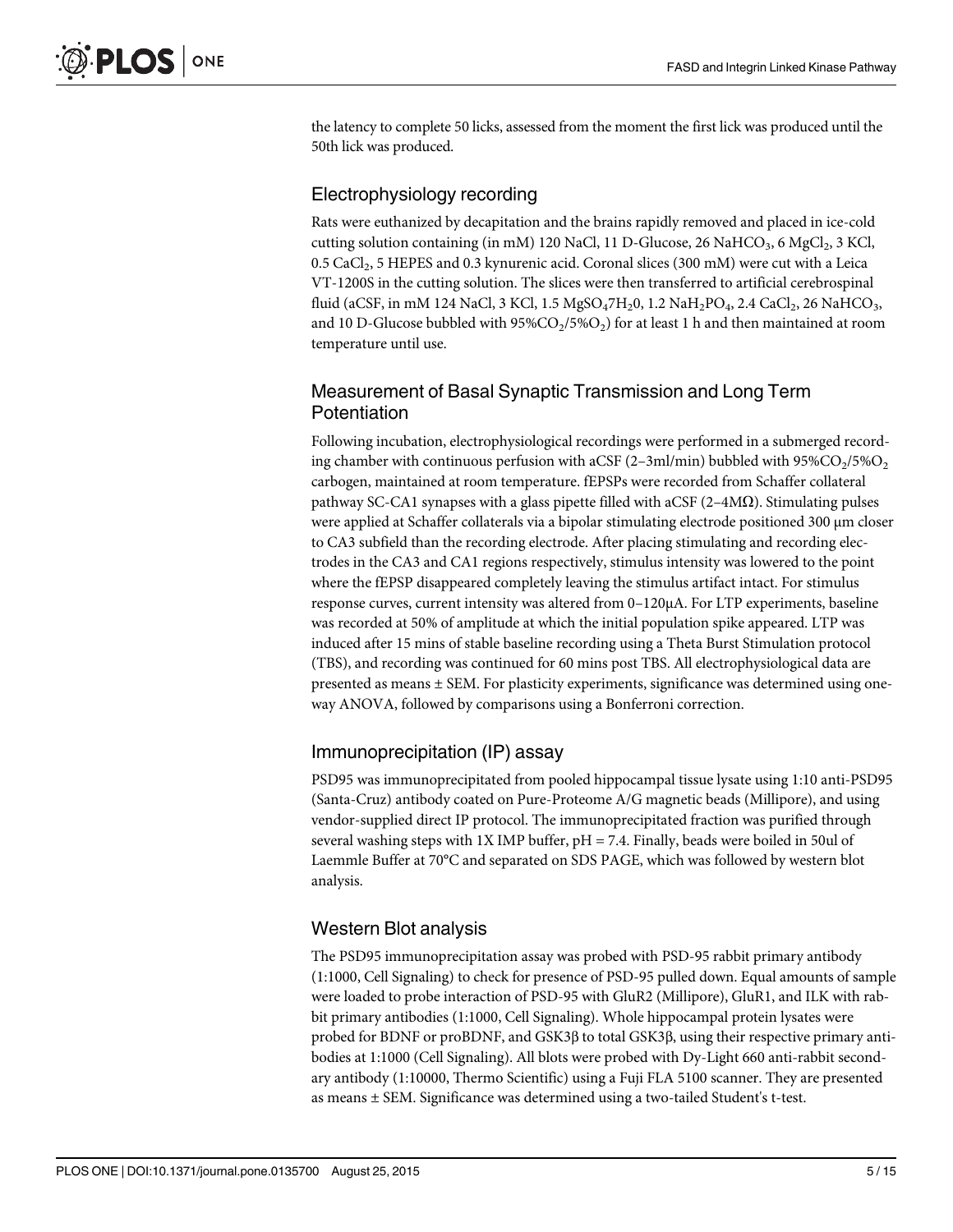#### ILK activity assay

ILK activity was determined in hippocampal tissue homogenates using an immune complex kinase assay  $[21-24]$ . Briefly, tissue lysates were pooled and incubated with 1:50 anti-ILK mAb (cell signaling). The resulting immune complexes were washed three times in kinase reaction buffer, followed by incubation with 1 μg inactive Akt and ATP (final concentration: 200  $\mu$ M) in 50ul kinase reaction buffer for 1 h at 30°C. The reaction products (supernatant) were resolved on SDS/PAGE. The beads were then processed as described in IP assay for ILK immunoblot. Membranes were probed with antiphospho-Akt (ser<sup>473</sup>) mAb (Cell Signaling Technology). The blot was developed using Dy-Light 660 anti-rabbit secondary antibody (1:10000, Thermo Scientific) using a Fuji FLA 5100 scanner. The data are presented as means  $\pm$  SEM. Significance was determined using a two-tailed Student's t-test.

# **Results**

#### Effect of prenatal alcohol on litter size and body weight

There was no difference in the number of pups per litter (approximately 4–5 male pups per dam) and body weight observed between the prenatal alcohol exposed and nonexposed rats.

#### Moderate prenatal exposure to alcohol resulted in impairments in hippocampal-based contextual fear memory

Previous studies on the behavioral outcomes of prenatal exposure to alcohol suggest that moderate drinking impairs spatial memory  $[25-27]$ . However, more recent studies suggest such impairments occur even after moderate to low dose prenatal exposure [26]. This controversy is not easily addressed because these reports either included different cognitive tasks or the age of the models used was different; thus, further studies are warranted. In the present study we assessed the effects of prenatal exposure to ethanol on memory, using a contextual fear conditioning preparation, assessed as disruption of licking behavior. The effects of treatment (alcohol vs. control) and condition (shock vs. no shock) did not reach statistical significance,  $F_{51,51}$  = 1/74 and 3.16, ps = 0.19 and 0.08, respectively. However, the interaction of these two factors was significant,  $F_{1,51} = 6.85$ , p < 0.05 (Fig 1B). Thus, level of fear observed in the shock vs. no shock animals was dependent on whether they had been exposed to alcohol during the prenatal period. This conclusion was confirmed with pairwise planned comparisons, which revealed that the shock and no shock conditions differed in the control,  $F_{1, 51} = 7.59$ ,  $p < .01$ , but not the alcohol condition,  $F_{1, 51} < 1$  (Fig 1C).

#### Moderate prenatal alcohol impaired synaptic plasticity in the hippocampus

Deficits in hippocampus-dependent associative learning and memory have been supported with long-term potentiation (LTP) in the Schaffer collateral pathway. We measured the changes in field potential in one-month old rat brains. In animals exposed to alcohol during the prenatal period, both moderate and binge drinking have been shown to result in deficits in cognitive function and neurogenesis  $[28, 29]$ . However, some studies questioned the amount of alcohol intake that can influence the deficits in memory impairment [30–32]. The differences in the pattern of administration of alcohol could also be a reason for the differences seen in behavioral studies. In this study, we looked into moderate continuous drinking, in which the animal has access to an alcohol solution as their only source of fluid. Following this administration regime, we initially determined the overall CA3-CA1 synaptic neurotransmission in the brain of animals prenatally exposed to alcohol, as well as in control rats. We monitored input-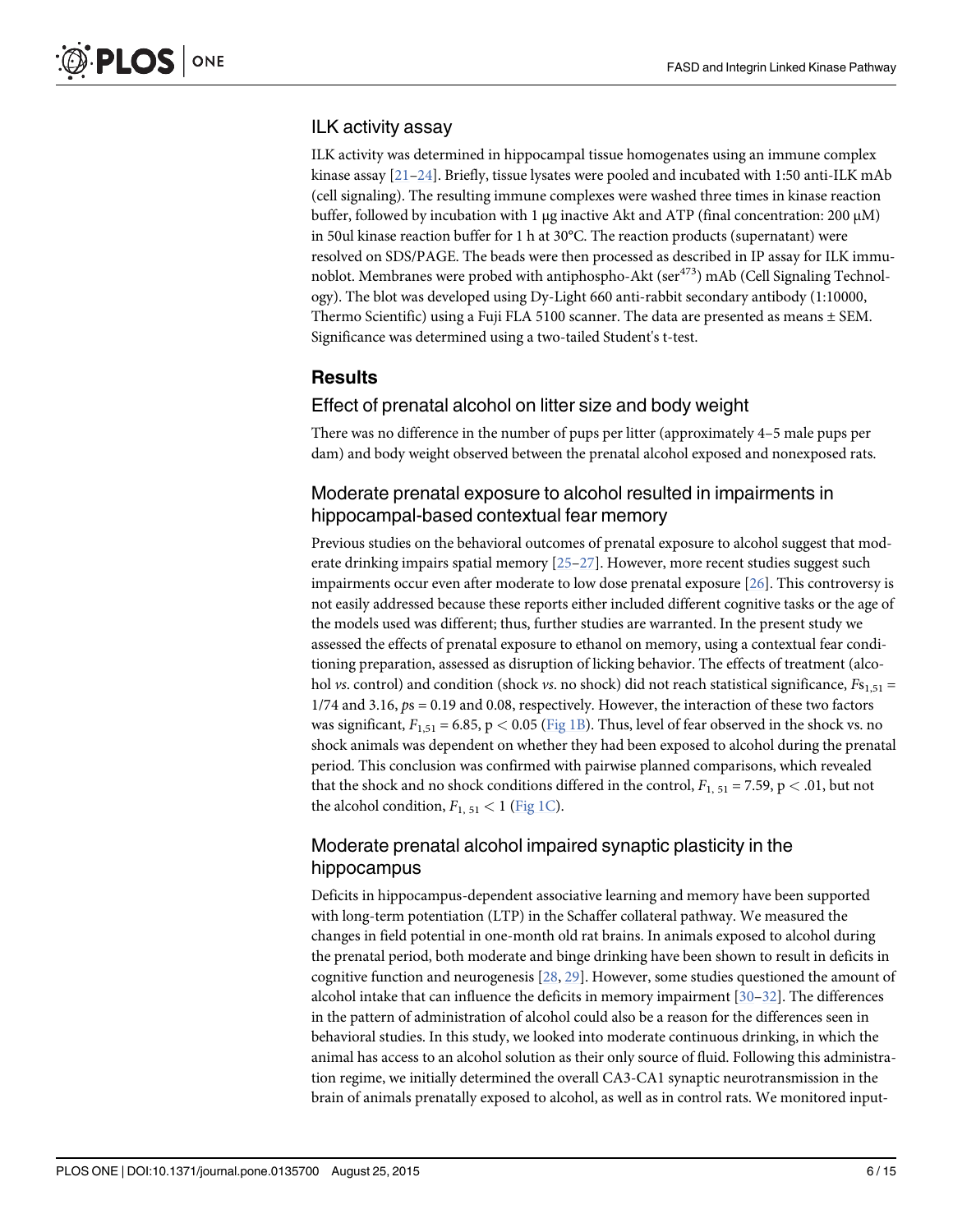

Fig 2. Prenatal alcohol impairs synaptic plasticity. (a) Input-output curves showing hippocampal basal synaptic transmission did not change in rats prenatally exposed to alcohol compared to controls. The graph shows f-EPSP amplitudes (mean ± SEM) as a function of stimulus intensity in the CA1 stratum radiatum. (b) TBS-induced LTP was recorded in hippocampal brain slices from prenatal alcohol exposed and nonexposed control rats ( $n=5$ ). The figure presents the time-course of percentage change in field EPSP slopes (mv/ms) with representative traces. The arrow indicates the time at which TBS protocol was delivered and 5 minute baseline is shown for clarity. Inset, representative fEPSP traces taken before the TBS (1,3) and after stabilization of LTP expression (2,4) for control and alcohol groups accordingly. (c) LTP was reduced in animals exposed to prenatal alcohol as compared to the nonexposed controls; [average for exposed animals was 162.2 ± 19.0%, and for nonexposed animals was 129.6 ± 20%,  $F = 6.217$ ;  $p < 0.05$ ].

doi:10.1371/journal.pone.0135700.g002

output (I/O) curves as a measure of overall basal synaptic transmission. Prenatal exposure to alcohol had no impact on I/O ( $p = .96$ ; Fig 2A; also see [33]), which appears to be affected in acute or binge alcohol consumption models [34]. LTP was recorded from the Schaffer collateral pyramidal cell region at CA1 using theta burst stimulation (TBS) applied at CA3. Moderate prenatal alcohol decreased LTP measured as percentage change of fEPSP from baseline as compared to the unexposed controls (Fig 2B and 2C; 121.453  $\pm$  8.2% vs 167.188 $\pm$  16.5%,  $p < 0.05$ ). LTP induction was lowered in exposed animals, which suggests a possible modulation of glutamate receptors at the synapse.

#### Moderate Prenatal alcohol exposure reduced ILK activity but not expression

Prenatal alcohol increases GSK3β activation [35], and GSK3β activity impairs learning and memory by modulating expression of surface receptor proteins (as well as affecting other physiological neuronal functions [36]). ILK phosphorylates both GSK3β and Akt (which is, in turn, the primary regulator of GSK3β phosphorylation) as downstream signaling molecules. Phosphorylation of GSK3β inhibits its activity [13]; thus, deficits in ILK should result in enhanced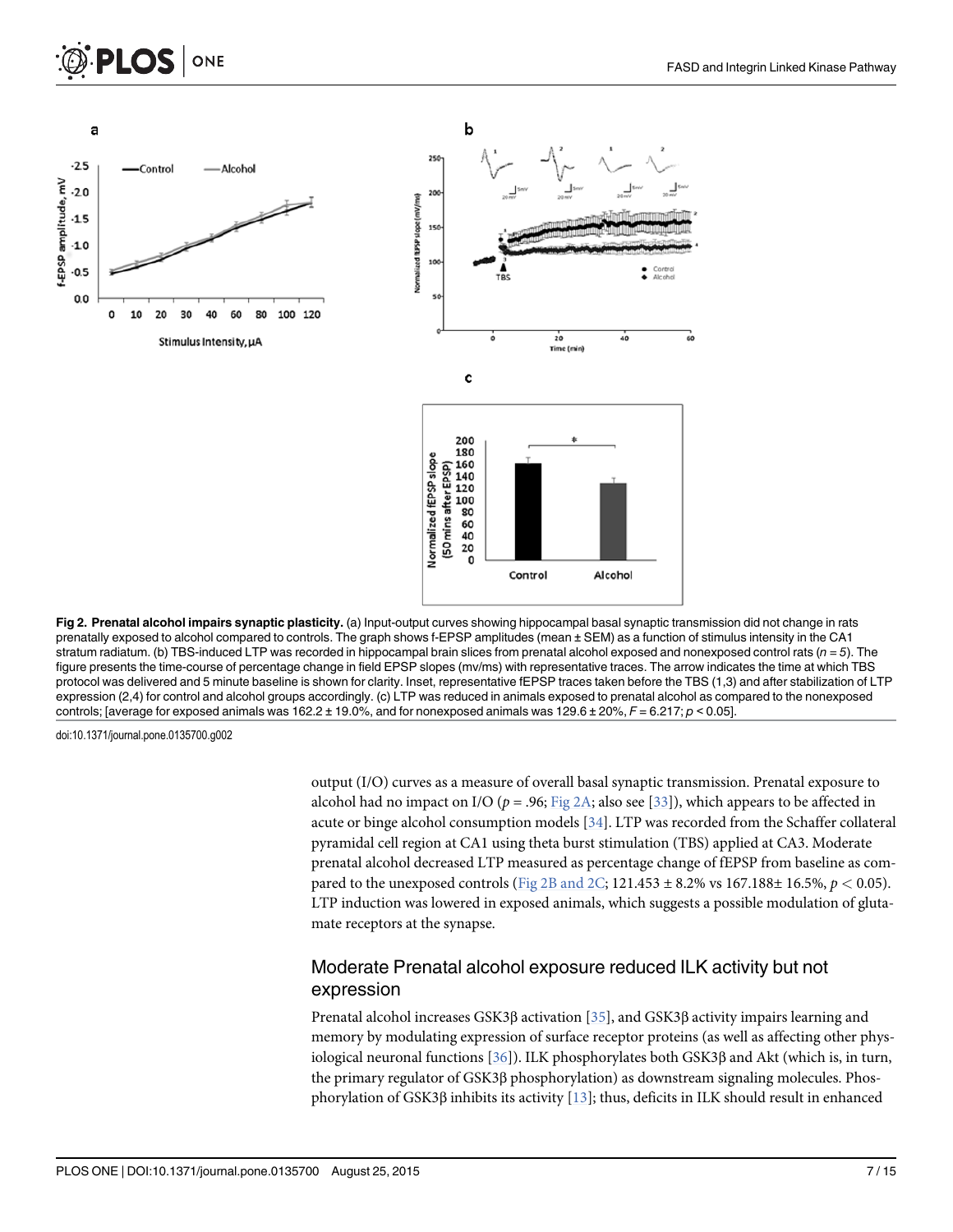



Fig 3. Prenatal alcohol impairs ILK activity. (a) Western blot analysis of total GSK3β and its Ser<sup>9</sup> phosphorylation state was performed in hippocampal lysates from rats prenatally exposed to alcohol and nonexposed controls ( $n = 4$ ). There was a significant decrease in the pGSK3β/GSK3β ratio in exposed rats, suggesting increased GSK3β activity as a result of alcohol exposure (p < 0.05). (b) Western blot analysis of expression of ILK in brain hippocampal protein lysates from exposed and nonexposed rats  $(n = 4)$ . There were no differences in densitometric evaluation shows in expression of ILK as a result of alcohol exposure. (c) ILK activity assay was performed with pooled hippocampal protein lysates from control and alcohol rats ( $n = 4$ ) and Akt ser<sup>473</sup> phosphorylation assessed with western blot analysis. The quantitation of band density analysis shows reduced ILK activity in alcohol-exposed animals  $(p < 0.05)$ .

doi:10.1371/journal.pone.0135700.g003

GSK3β and, consequently, impairments in learning and memory. However, the role of ILK in learning and memory after prenatal alcohol exposure has not yet been investigated. In the present study, phosphorylation of GSK3β in the hippocampus of rats prenatally exposed to alcohol was reduced by approx. 20% as compared to nonexposed controls (Fig 3A,  $p < 0.05$ ). Interestingly, expression of ILK in the hippocampus was equivalent in both exposed and nonexposed animals (Fig 3B). Nonetheless, despite equivalent expression, changes in ILK activity may impair downstream phosphorylation. An ILK kinase assay revealed that ILK activity was indeed reduced by approximately 60% in the hippocampus of exposed animals, as compared to nonexposed controls (Fig  $3C$ ). These observations appear to confirm our hypothesis that decreased ILK activity reduces GSK3β phosphorylation, and that this reduced phosphorylation may be responsible for the memory and LTP impairments observed in the exposed animals.

#### Moderate Prenatal alcohol exposure altered synaptic AMPAR expression

ILK is known to interact with PSD95, an important scaffolding protein present at the synapse that interacts with several surface receptors. To understand the changes in AMPAR expression at the synaptic surface, we performed protein immunoprecipitation assays using anti-PSD95 antibody [37], and synaptic expression of GluR1, GluR2 and ILK was measured (Fig 4A). Synaptic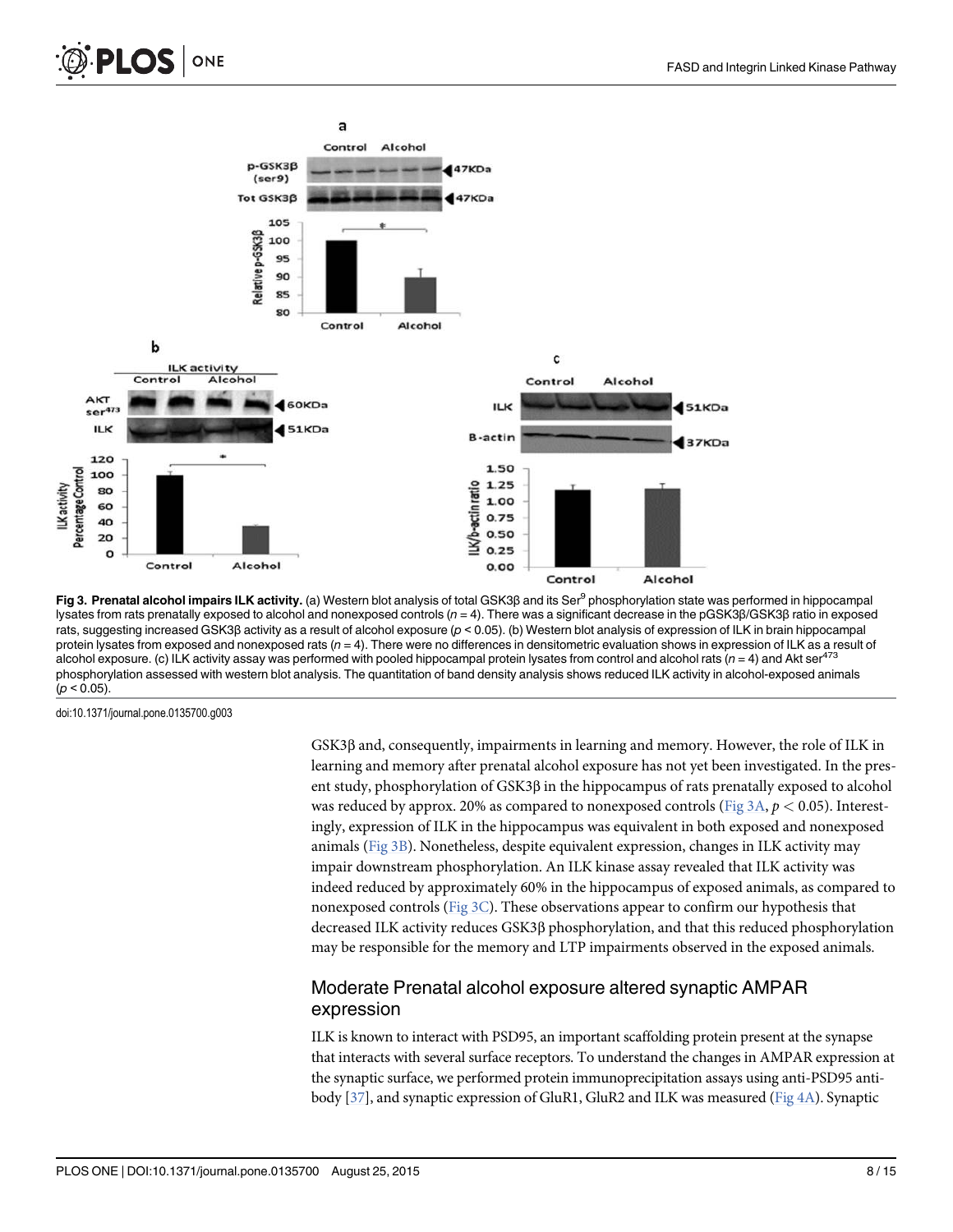a



Fig 4. Prenatal alcohol may control GluR2 protein at the synapse through ILK. (a). Immunoprecipitation (IP) with anti–PSD-95 from pooled hippocampal protein lysates of rats prenatally-exposed to alcohol and nonexposed controls ( $n = 5$ ). In exposed rats, precipitate of GluR2 increased as compared to controls, while precipitates of GluR1and ILK did not change. The same blotting membrane was reprobed with anti–PSD-95 as a control for PSD95 pull down. The quantitation is shown adjacent to the blot image ( $p < 0.05$ ). (b) Immunoprecipitation (IP) with anti–ILK coprecipitates GluR2 from hippocampal protein lysates of exposed and nonexposed animals  $(n = 5)$ . There was reduced interaction in the prenatal exposed rats as compared to the nonexposed controls. The western blot analysis of immunoprecipitated ILK with anti–ILK antibody was used to confirm equal ILK immunoprecipitation. The quantitation is shown adjacent to the blot image  $(p < 0.05)$ .

doi:10.1371/journal.pone.0135700.g004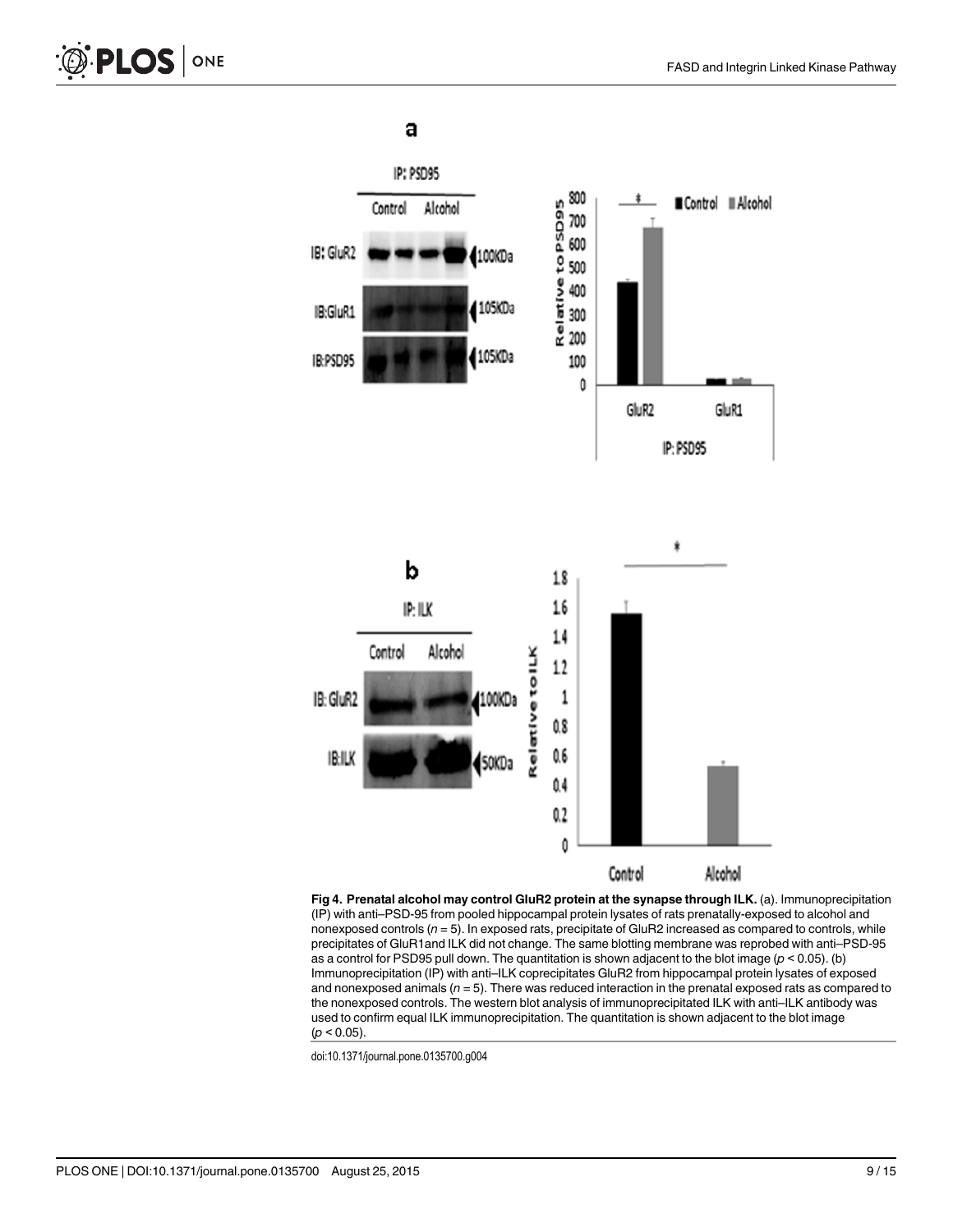expression of GluR2 was increased while synaptic expression of GluR1 was unchanged in animals exposed to alcohol prenatally. Increased GluR2 expression suggest an increase in calcium impermeable receptors at the synapse (GluR2 containing), which reduces the probability of action potential generation and, consequently, affect the NMDA-dependent LTP generation unlike calcium permeable (GluR2 lacking) receptors. Furthermore, calcium permeable receptors may also help in maintaining the availability of calcium ions necessary for LTP maintenance [38].

#### Reduced ILK activity in prenatal alcohol exposure impaired ILK-AMPA receptor interaction

LTP induction requires GluR2-lacking inwardly rectifying AMPA receptor incorporation at synapse followed by replacement of GluR2-containing receptors (i.e., a GluR1 to GluR2 switch) [39]. Therefore, regulation of GluR2 receptors at the synapse is essential for LTP maintenance [40]. ILK interacts with surface glutamate receptors and proteins at the post-synaptic density, and it may act as a scaffolding protein by mediating phosphorylation and modulating trafficking of glutamate receptors to the surface. ILK immunoprecipitation assays used to assess GluR2 binding to ILK revealed a reduced interaction of GluR2 with ILK in animals exposed to alcohol in the prenatal period (Fig 4B). This impaired interaction suggests that ILK may play a crucial role in GluR2 stability at the synapse, resulting in reduced LTP.

#### Moderate prenatal alcohol exposure resulted in reduced proBDNF/ BDNF ratio

Expression of the mature form of BDNF is associated to increased plasticity and cell survival mechanisms in neurons  $[41]$ . Reduced mature BDNF can significantly impair ILK activity and downstream signaling processes [17, 41]. Contrarily, expression of proBDNF is associated to decreased neuronal survival and reduced synaptic plasticity [42]. Thus, the ratio of BDNF/ proBDNF can provide a justification for reduced ILK activity at hippocampal glutamatergic synapses in the prenatal alcohol exposed rats. In our prenatal alcohol exposure model, we observed increased proBDNF and reduced BDNF; hence, the ratio of BDNF/proBDNF was significantly lower ( $p < 0.05$ ) than in nonexposed animals (Fig 5). This finding is consistent with earlier studies [43], and suggests that alcohol-induced reductions in the BDNF/proBDNF ratio contribute to the cognitive deficits observed in FASD animals.

## **Discussion**

Exposure to teratogens such as alcohol, nicotine, and cocaine during fetal development can modulate glutamate receptor and downstream signaling. Gestational exposure to alcohol results in reductions in brain size, with the cerebellum and corpus callosum being gravely affected by this exposure [44, 45]. Prenatal exposure to alcohol can also produce severe to moderate damage to hippocampal neurons  $[46]$ . The hippocampus is considered to be the 'sorting region' of the brain, categorizing inputs from other parts of the brain and beginning the process of storage of information into long- and short-term memory [47]. The Schaffer collateral pathway (CA3 to CA1) of the hippocampus plays an integral role in memory formation; therefore, any change in protein expression or interaction at the CA1 region could lead to memory impairments [48]. The hippocampus is essential for acquisition and performance of spatial and contextual memory tasks; thus, hippocampal function can be assessed behaviorally with procedures that require spatial or contextual information. In the present study, we used contextual fear conditioning to assess hippocampal memory in a rodent model of FASD, and observed marked deficits in short-term memory formation in exposed animals as compared to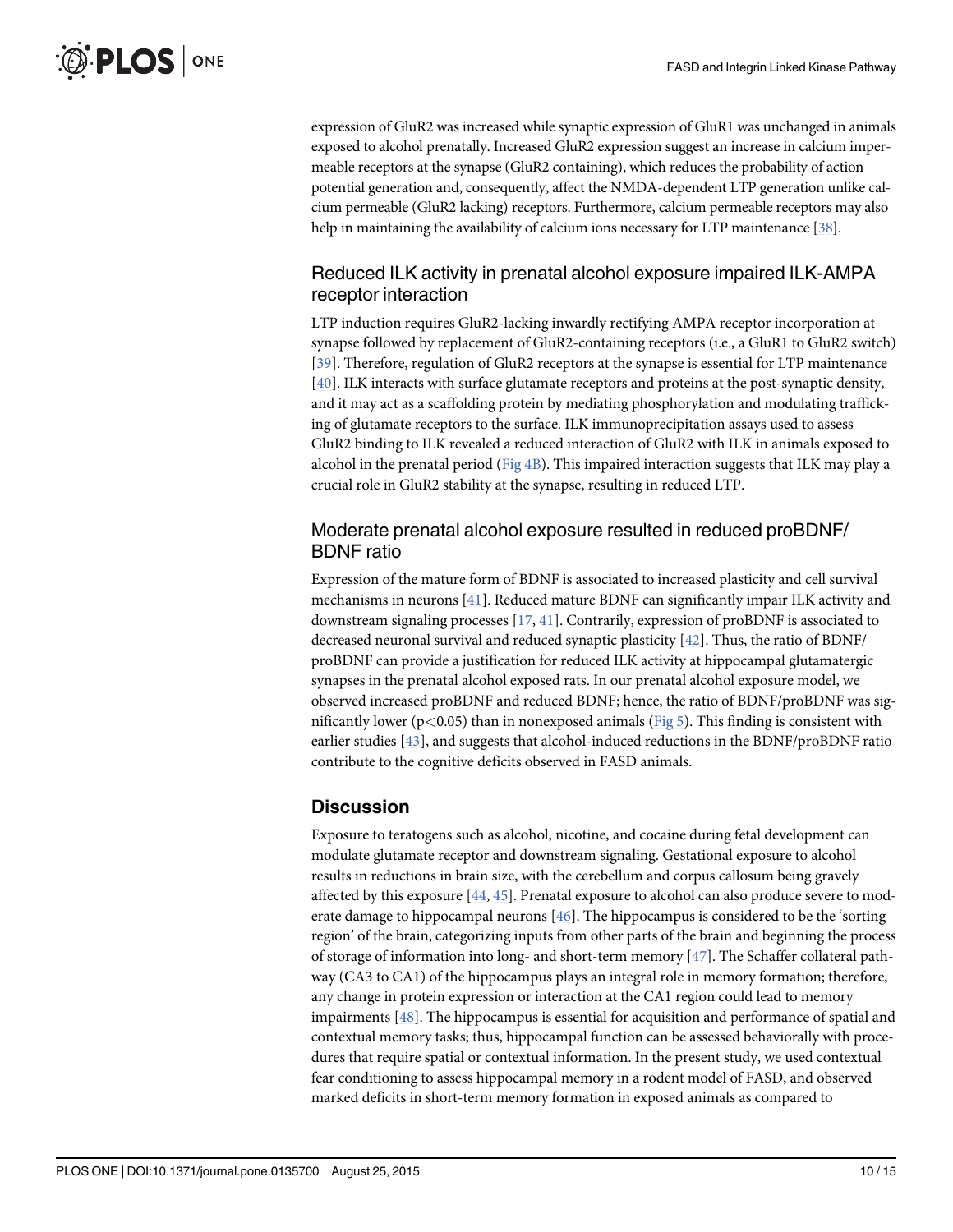



doi:10.1371/journal.pone.0135700.g005

nonexposed controls. Behavioral assessment of hippocampal function was followed by field potential recording from the Schaffer collateral pathway. Consistent with the behavioral memory assessment, we observed LTP deficits that suggest that function of the hippocampus was dramatically affected by prenatal alcohol exposure.

AMPARs (fast excitatory glutamate receptors) play a crucial role in LTP induction and maintenance. AMPAR regulation at the synaptic surface controls NMDAR-dependent synaptic plasticity at the CA3-CA1 Schaffer collateral pathway [49, 50]. Some preliminary studies from our laboratory suggest that the interaction of ILK with glutamate receptors is of relevance in neurodegenerative diseases [15, 18] because changes in ILK expression can produce changes in downstream signaling molecules as well as changes in its scaffolding property. Interestingly, we observed no effects of prenatal alcohol exposure on ILK expression. However, there was reduced activity of ILK in exposed animals as compared to nonexposed controls. This suggests that ILK activity could be of high importance in synaptic plasticity after prenatal alcohol exposure. ILK is also present at the synaptic surface; therefore, changes in its activity may lead to changes in synaptic receptor phosphorylation. Surface AMPAR composition (measured by PSD95 immunoprecipitation assays) was altered by prenatal alcohol exposure, with increased expression of calcium-impermeable GluR2 receptors, and no change in expression of calciumpermeable GluR1 receptors. LTP maintenance requires a calcium permeable GluR1 to calcium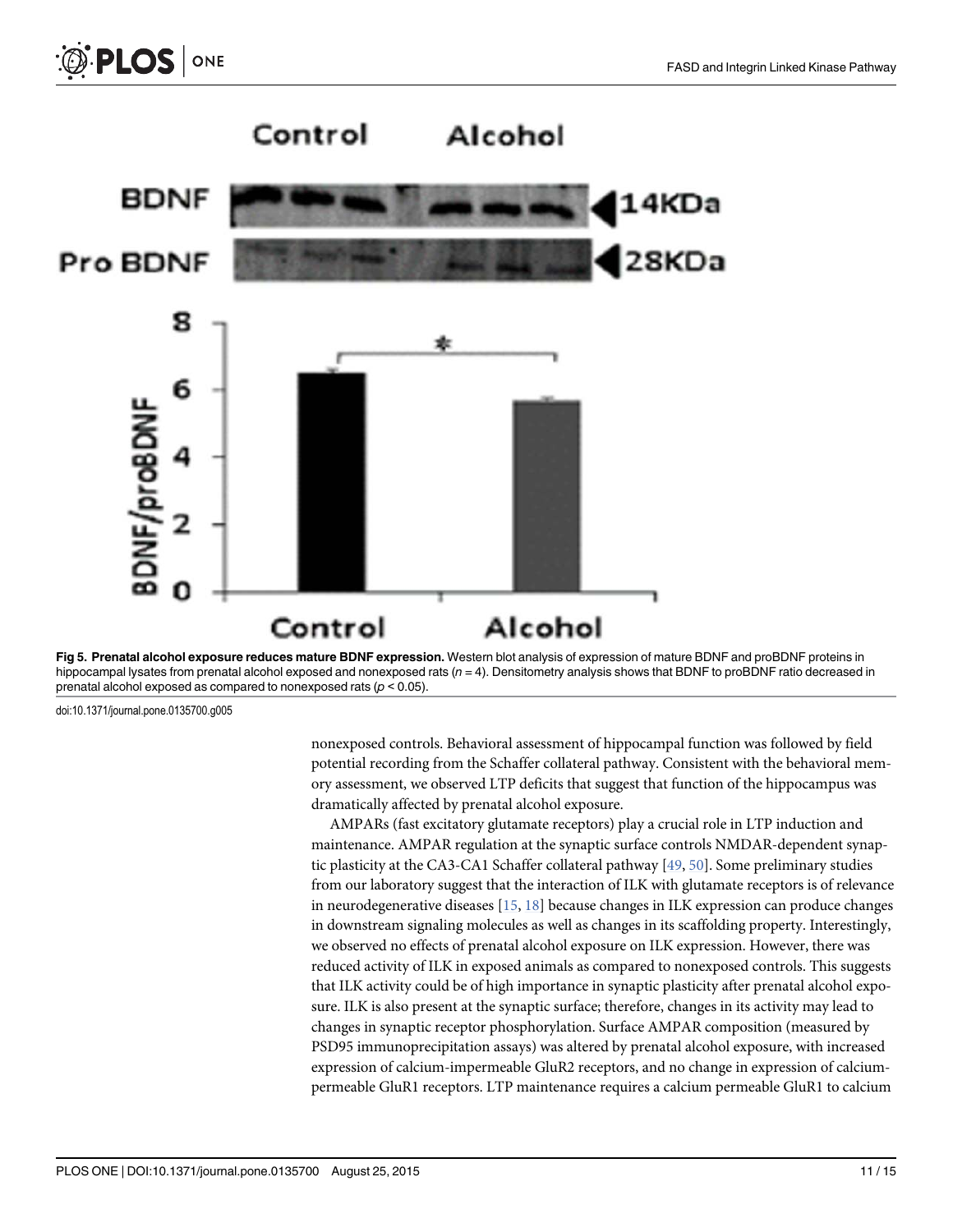impermeable GluR2 switch after LTP induction [51, 52]. Due to calcium impermeability, increased GluR2 containing receptors could impair LTP induction and maintenance, as appears to be the case in our exposed animals. Furthermore, we observed reduced GluR2 interaction with ILK in the hippocampus. Such reduced interaction may influence GluR2 stabilization through reduced phosphorylation of target amino acid residues because such reduced phosphorylation may help stabilize GluR2 receptors on the synaptic surface. A potential target residue is Ser $^{880}$  on GluR2 [53]. Thus, the present results identify ILK as an important molecule, whose activity warrants further research in models of FASD-induced cognitive deficits.

# Conclusion

The present study constitutes the first report highlighting the involvement of ILK in FASDrelated memory impairments and synaptic plasticity. From this study, we conclude a close association of impaired ILK pathway and synaptic plasticity deficits in prenatal alcohol exposed rat model. Reduced ILK activity could be due to reduced BDNF to proBDNF ratio. The reduced kinase activity and diminished interaction to GluR2 AMPAR could be responsible for increased stabilization of GluR2 containing receptors at the synapse. The increased calcium impermeable AMPAR is responsible for impaired LTP induction and maintenance. Reduced LTP can also be due to increased GSK3β activation which could affect receptor trafficking and protein expression required for LTP maintenance. These findings from this research work have been summarized in Fig 6. Furthermore, our study suggests that FASD-related memory impairments can be due to impaired ILK pathway.



# PRENATAL ALCOHOL

Fig 6. Schematic diagram showing the probable mechanism through which prenatal alcohol modulates ILK and affects plasticity. ILK may affect an unknown amino acid phosphorylation which may help in GluR2 receptor internalization. Reduced ILK activity may reduce the target phosphorylation and stabilize GluR2 at the surface thereby increase GluR2 at the synapse. Increased GluR2 and downstream active GSK3β may reduce LTP induction and maintenance. The probable cause of reduced ILK activity could be less mature BDNF availability in the brain of animals prenatally exposed to alcohol.

doi:10.1371/journal.pone.0135700.g006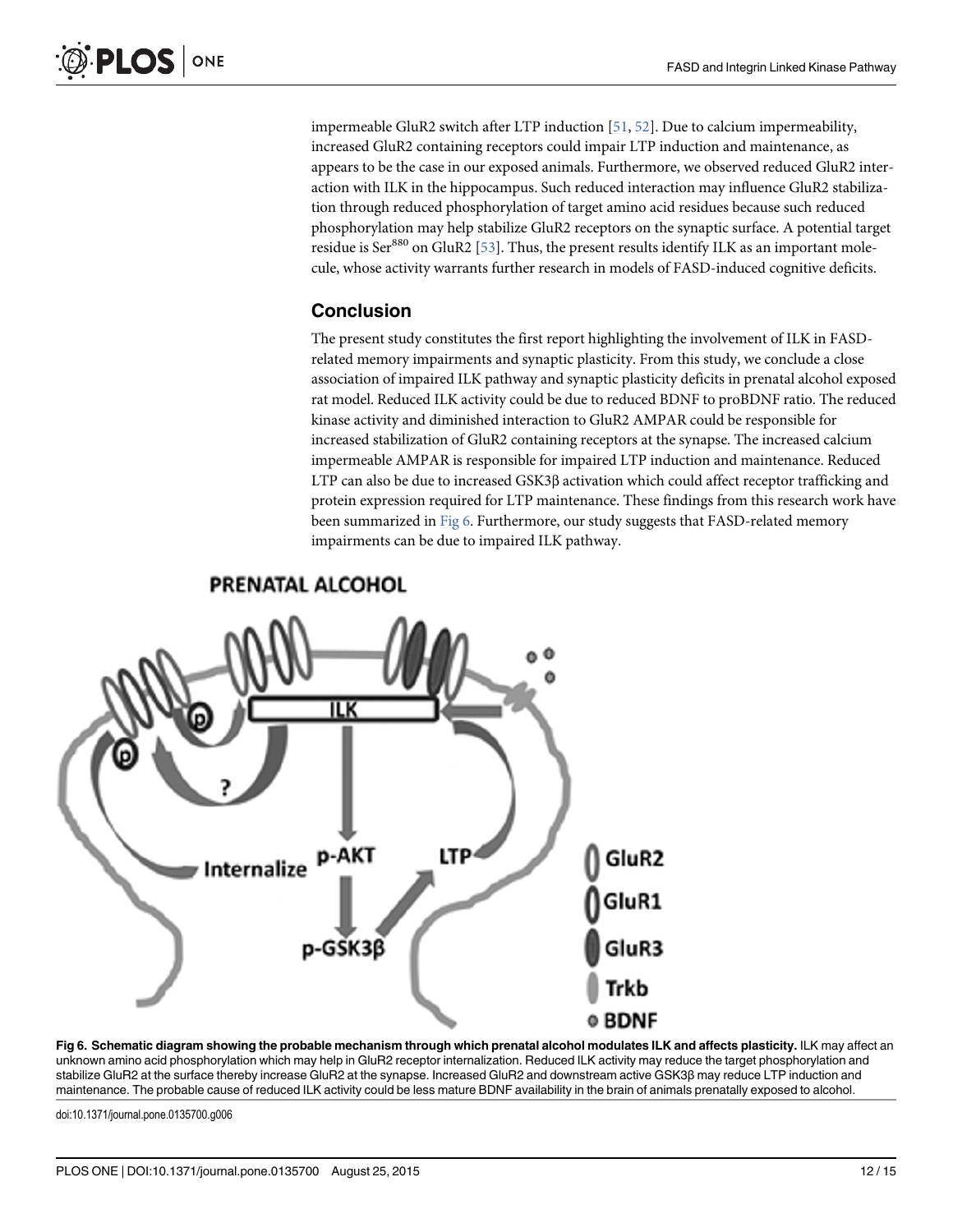#### Author Contributions

Conceived and designed the experiments: DB ME VS MD. Performed the experiments: DB ED JB SB. Analyzed the data: DB ME MB VS MD. Contributed reagents/materials/analysis tools: VS MD ME. Wrote the paper: DB JB ME VS MD.

#### **References**

- 1. Jones K, Smith D. Recognition of the fetal alcohol syndrome in early infancy. The Lancet. 1973; 302 (7836):999–1001.
- 2. samhsa. Fetal Alcohol Spectrum Disorders: Terminology and Prevalence Rates [cited 2015 06]. Available from: http://fasdcenter.samhsa.gov/educationTraining/courses/CapCurriculum/competency1/ prevalence1.aspx.
- 3. Lupton C, Burd L, Harwood R, editors. Cost of fetal alcohol spectrum disorders. American Journal of Medical Genetics Part C: Seminars in Medical Genetics; 2004: Wiley Online Library.
- 4. Saving Babies from Exposure to Alcohol 2014. Available from: http://www.samhsa.gov/ samhsaNewsLetter/Volume\_22\_Number\_3/saving\_babies/.
- 5. Humphriss R, Hall A, May M, Zuccolo L, Macleod J. Prenatal alcohol exposure and childhood balance ability: findings from a UK birth cohort study. BMJ open. 2013; 3(6):e002718. doi: 10.1136/bmjopen-2013-002718 PMID: 23794556
- 6. Kalberg WO, May PA, Blankenship J, Buckley D, Gossage JP, Adnams CM. A practical testing battery to measure neurobehavioral ability among children with FASD. The International Journal of Alcohol and Drug Research. 2013; 2.
- 7. Kully-Martens K, Pei J, Job J, Rasmussen C. Source monitoring in children with and without Fetal Alcohol Spectrum Disorders. Journal of pediatric psychology. 2012; 37(7):725-35. doi: 10.1093/jpepsy/ jsr123 PMID: 22381645
- 8. Aronson M, Hagberg B, Gillberg C. Attention deficits and autistic spectrum problems in children exposed to alcohol during gestation: a follow-up study. Developmental Medicine & Child Neurology. 1997; 39(9):583–7.
- 9. Klintsova AY, Helfer JL, Calizo LH, Dong WK, Goodlett CR, Greenough WT. Persistent impairment of hippocampal neurogenesis in young adult rats following early postnatal alcohol exposure. Alcoholism: Clinical and Experimental Research. 2007; 31(12):2073–82.
- 10. Yao X-H, Nyomba BG. Hepatic insulin resistance induced by prenatal alcohol exposure is associated with reduced PTEN and TRB3 acetylation in adult rat offspring. American Journal of Physiology-Regulatory, Integrative and Comparative Physiology. 2008; 294(6):R1797-R806. doi: 10.1152/ajpregu. 00804.2007 PMID: 18385463
- 11. Xu J, Yeon JE, Chang H, Tison G, Chen GJ, Wands J, et al. Ethanol impairs insulin-stimulated neuronal survival in the developing brain role of pten phosphatase. Journal of Biological Chemistry. 2003; 278 (29):26929–37. PMID: 12700235
- 12. Xu X, Zheng Q, Zhang Z, Zhang X, Liu R, Liu P. Periostin Enhances Migration, Invasion, and Adhesion of Human Endometrial Stromal Cells Through Integrin-Linked Kinase 1/Akt Signaling Pathway. Reproductive Sciences. 2015:1933719115572481.
- 13. Hannigan G, Troussard AA, Dedhar S. Integrin-linked kinase: a cancer therapeutic target unique among its ILK. Nature Reviews Cancer. 2005; 5(1):51–63. PMID: 15630415
- 14. Mills J, Digicaylioglu M, Legg AT, Young CE, Young SS, Barr AM, et al. Role of integrin-linked kinase in nerve growth factor-stimulated neurite outgrowth. The Journal of neuroscience. 2003; 23(5):1638–48. PMID: 12629168
- 15. Chen Q, Zhu X, Zhang Y, Wetsel WC, Lee TH, Zhang X. Integrin-linked kinase is involved in cocaine sensitization by regulating PSD-95 and synapsin I expression and GluR1 Ser845 phosphorylation. Journal of molecular neuroscience. 2010; 40(3):284–94. doi: 10.1007/s12031-009-9218-3 PMID: 19629758
- 16. Müller T, Meyer HE, Egensperger R, Marcus K. The amyloid precursor protein intracellular domain (AICD) as modulator of gene expression, apoptosis, and cytoskeletal dynamics—relevance for Alzheimer's disease. Progress in neurobiology. 2008; 85(4):393–406. doi: 10.1016/j.pneurobio.2008.05.002 PMID: 18603345
- 17. Benitez-King G, Ramirez-Rodriguez G, Ortiz L, Meza I. The neuronal cytoskeleton as a potential therapeutical target in neurodegenerative diseases and schizophrenia. Current Drug Targets-CNS & Neurological Disorders. 2004; 3(6):515–33.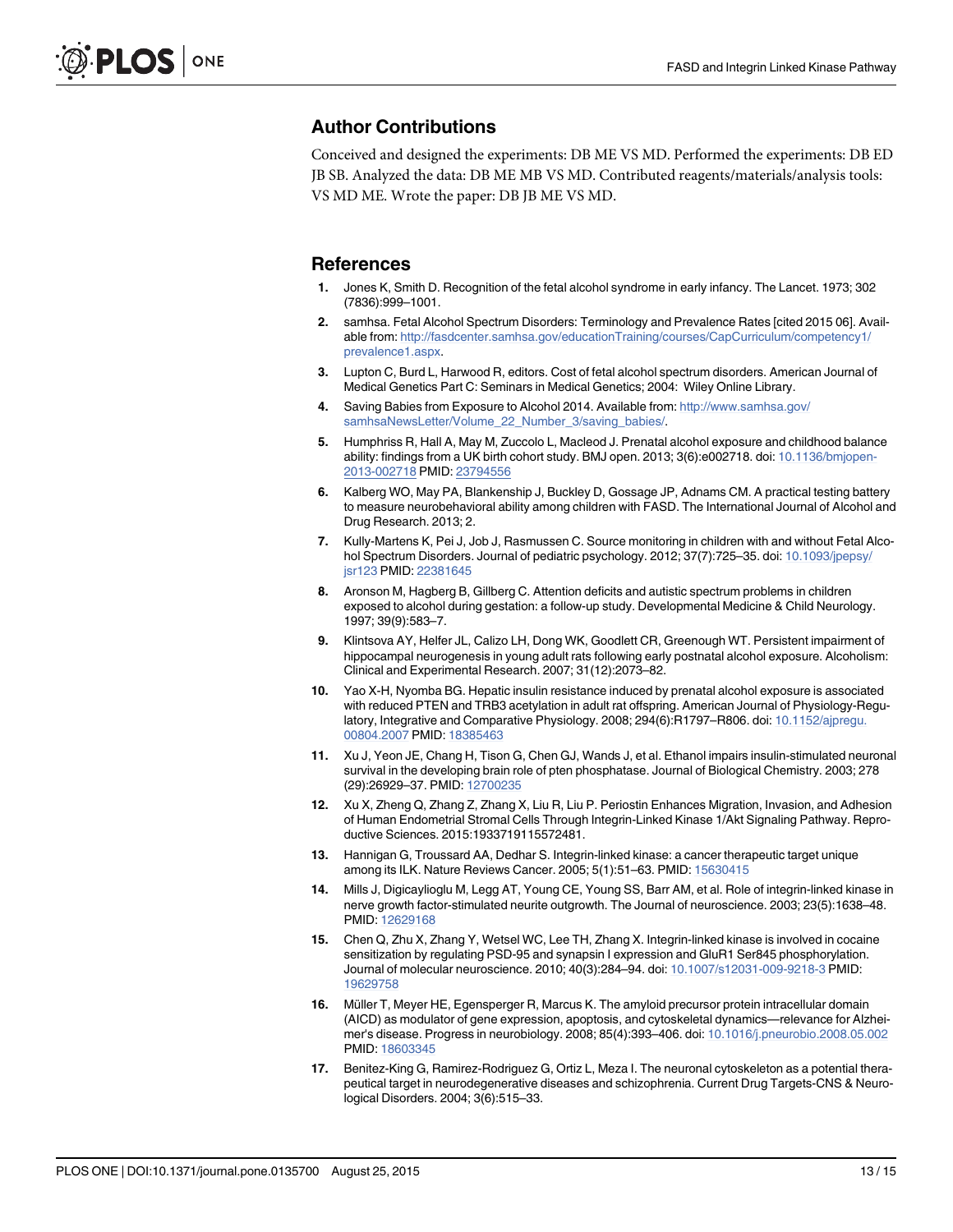- 18. Shonesy BC, Thiruchelvam K, Parameshwaran K, Rahman EA, Karuppagounder SS, Huggins KW, et al. Central insulin resistance and synaptic dysfunction in intracerebroventricular-streptozotocin injected rodents. Neurobiology of aging. 2012; 33(2):430. e5–. e18.
- 19. Li M, Dai F-r, Du X-p, Yang Q-d, Zhang X, Chen Y. Infusion of BDNF into the nucleus accumbens of aged rats improves cognition and structural synaptic plasticity through PI3K-ILK-Akt signaling. Behavioural brain research. 2012; 231(1):146–53. doi: 10.1016/j.bbr.2012.03.010 PMID: 22446058
- 20. Patten AR, Fontaine CJ, Christie BR. A comparison of the different animal models of fetal alcohol spectrum disorders and their use in studying complex behaviors. Frontiers in pediatrics. 2014; 2.
- 21. Briones T, Woods J. Chronic binge-like alcohol consumption in adolescence causes depression-like symptoms possibly mediated by the effects of BDNF on neurogenesis. Neuroscience. 2013; 254:324– 34. doi: 10.1016/j.neuroscience.2013.09.031 PMID: 24076087
- 22. Åberg E, Hofstetter CP, Olson L, Brené S. Moderate ethanol consumption increases hippocampal cell proliferation and neurogenesis in the adult mouse. The International Journal of Neuropsychopharmacology. 2005; 8(04):557–67.
- 23. Fanselow MS, Dong H-W. Are the dorsal and ventral hippocampus functionally distinct structures? Neuron. 2010; 65(1):7–19. doi: 10.1016/j.neuron.2009.11.031 PMID: 20152109
- 24. Phillips RG, LeDoux JE. Lesions of the dorsal hippocampal formation interfere with background but not foreground contextual fear conditioning. Learning & Memory. 1994; 1(1):34–44.
- 25. Gianoulakis C. Rats exposed prenatally to alcohol exhibit impairment in spatial navigation test. Behavioural brain research. 1990; 36(3):217–28. PMID: 2310487
- 26. Cullen CL, Burne TH, Lavidis NA, Moritz KM. Low Dose Prenatal Alcohol Exposure Does Not Impair Spatial Learning and Memory in Two Tests in Adult and Aged Rats. PloS one. 2014; 9(6):e101482. doi: 10.1371/journal.pone.0101482 PMID: 24978807
- 27. Brady ML, Allan AM, Caldwell KK. A Limited Access Mouse Model of Prenatal Alcohol Exposure that Produces Long‐Lasting Deficits in Hippocampal‐Dependent Learning and Memory. Alcoholism: Clinical and Experimental Research. 2012; 36(3):457–66.
- 28. Smith CC, Guévremont D, Williams JM, Napper R. Apoptotic Cell Death and Temporal Expression of Apoptotic Proteins Bcl‐2 and Bax in the Hippocampus, Following Binge Ethanol in the Neonatal Rat Model. Alcoholism: Clinical and Experimental Research. 2015; 39(1):36–44.
- 29. Bird CW, Candelaria-Cook FT, Magcalas CM, Davies S, Valenzuela CF, Savage DD, et al. Moderate Prenatal Alcohol Exposure Enhances GluN2B Containing NMDA Receptor Binding and Ifenprodil Sensitivity in Rat Agranular Insular Cortex. PloS one. 2015; 10(3):e0118721. doi: 10.1371/journal.pone. 0118721 PMID: 25747876
- 30. Tyler CR, Allan AM. Prenatal alcohol exposure alters expression of neurogenesis-related genes in an ex vivo cell culture model. Alcohol. 2014; 48(5):483–92. doi: 10.1016/j.alcohol.2014.06.001 PMID: 24954023
- 31. Canales JJ, Ferrer-Donato A. Prenatal exposure to alcohol and 3, 4-methylenedioxymethamphetamine (ecstasy) alters adult hippocampal neurogenesis and causes enduring memory deficits. Developmental neuroscience. 2013; 36(1):10–7.
- 32. Graham DM, Crocker N, Deweese BN, Roesch SC, Coles CD, Kable JA, et al. Prenatal alcohol exposure, attention‐deficit/hyperactivity disorder, and sluggish cognitive tempo. Alcoholism: Clinical and Experimental Research. 2013; 37(s1):E338–E46.
- 33. Brady ML, Diaz MR, Iuso A, Everett JC, Valenzuela CF, Caldwell KK. Moderate prenatal alcohol exposure reduces plasticity and alters NMDA receptor subunit composition in the dentate gyrus. The Journal of neuroscience. 2013; 33(3):1062–7. doi: 10.1523/JNEUROSCI.1217-12.2013 PMID: 23325244
- 34. Wijayawardhane N, Shonesy BC, Vaglenova J, Vaithianathan T, Carpenter M, Breese CR, et al. Postnatal aniracetam treatment improves prenatal ethanol induced attenuation of AMPA receptor-mediated synaptic transmission. Neurobiology of disease. 2007; 26(3):696–706. PMID: 17493826
- 35. Goggin SL, Caldwell KK, Cunningham LA, Allan AM. Prenatal alcohol exposure alters p35, CDK5 and GSK3β in the medial frontal cortex and hippocampus of adolescent mice. Toxicology reports. 2014; 1:544–53. PMID: 25243109
- 36. Hernández F, de Barreda EG, Fuster-Matanzo A, Goni-Oliver P, Lucas JJ, Avila J. The role of GSK3 in Alzheimer disease. Brain research bulletin. 2009; 80(4):248–50.
- 37. Bats C, Groc L, Choquet D. The interaction between Stargazin and PSD-95 regulates AMPA receptor surface trafficking. Neuron. 2007; 53(5):719-34. PMID: 17329211
- 38. Liu SJ, Savtchouk I. Ca2+ permeable AMPA receptors switch allegiances: mechanisms and consequences. The Journal of physiology. 2012; 590(1):13–20.